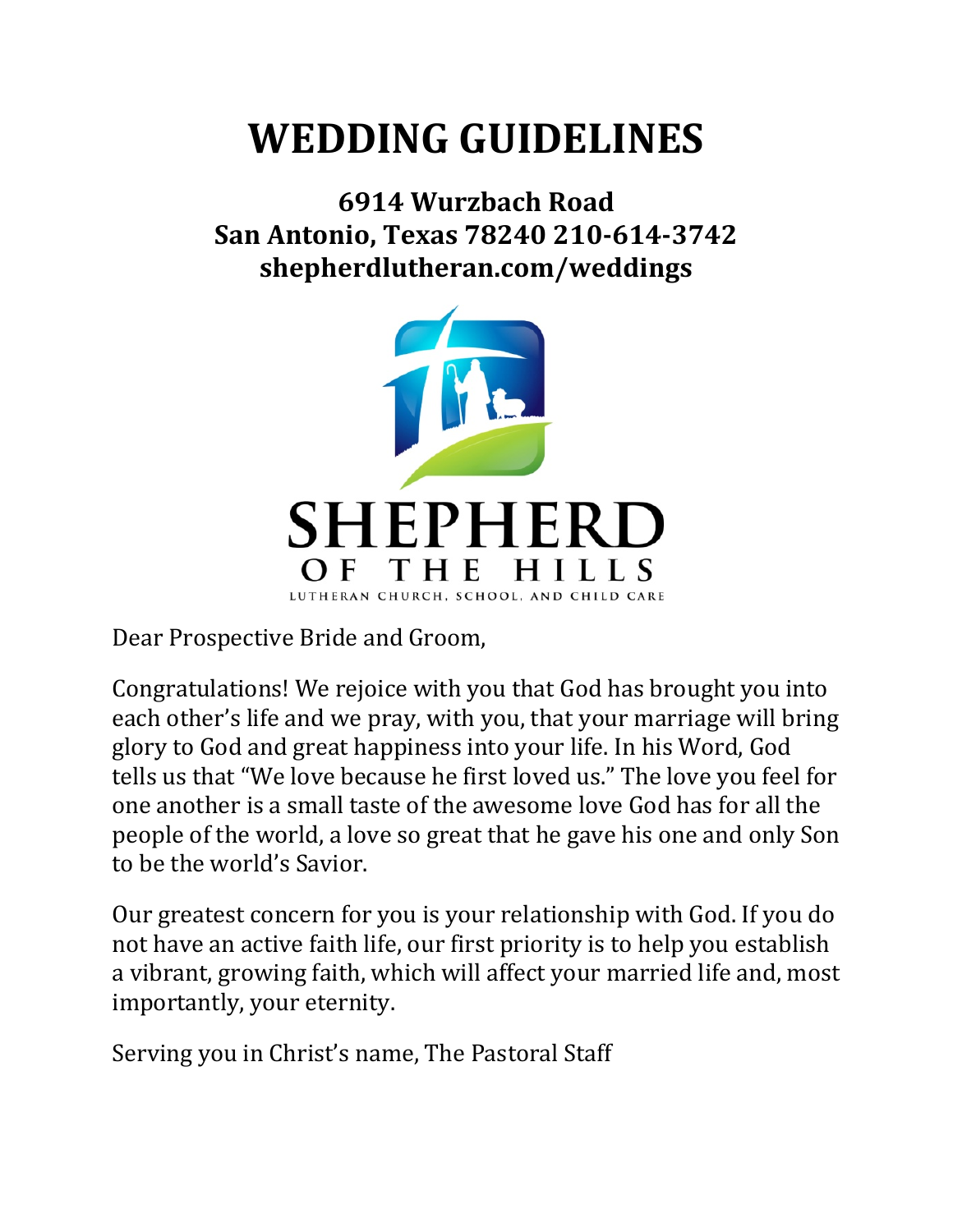**SCHEDULING YOUR WEDDING** Please note that Saturday weddings *can begin no later than 3:00 p.m.* Complete the wedding application at shepherdlutheran.com/weddings and mail your deposit to the church office. 

## **SCHEDULE OF FEES FOR WEDDING SERVICES Members** \$500.00

## **Non-Member** \$1500.00

Fees include: use of Worship Center, Pastor, Organist, Premarital Counseling, Wedding Coordinator. Additional services from the Wedding Coordinator, as well as soloists and instrumentalists, are available at an additional charge.

The Worship Center seats 600 on the main floor. The balcony is reserved for musicians and photographers only.

**DEPOSIT** A 50 percent deposit of the Wedding Service fee is payable at the time the wedding is scheduled in order to reserve the date. The balance of the fees is to be paid no later than one  $(1)$  week before the wedding. Fees are refundable if the wedding is canceled thirty (30) days prior to the wedding date. Half of the fees will be refunded when weddings are canceled in less than thirty (30) days prior to the wedding date.

**RECEPTION FACILITIES** Reception facilities are available for an additional fee - \$250 for member, \$350 for "friend," \$500 for nonmember. The Cafeteria seats 120; the gym seats 200 (150 with a dance floor). There is a well-equipped kitchen. Use of facilities, including arrival times and entrance to all buildings must be coordinated with the Wedding Coordinator.

**CATERING** All church equipment must remain at church. The caterer must make arrangements for the use of the facilities with the Wedding Coordinator and sign an agreement for use of the facilities.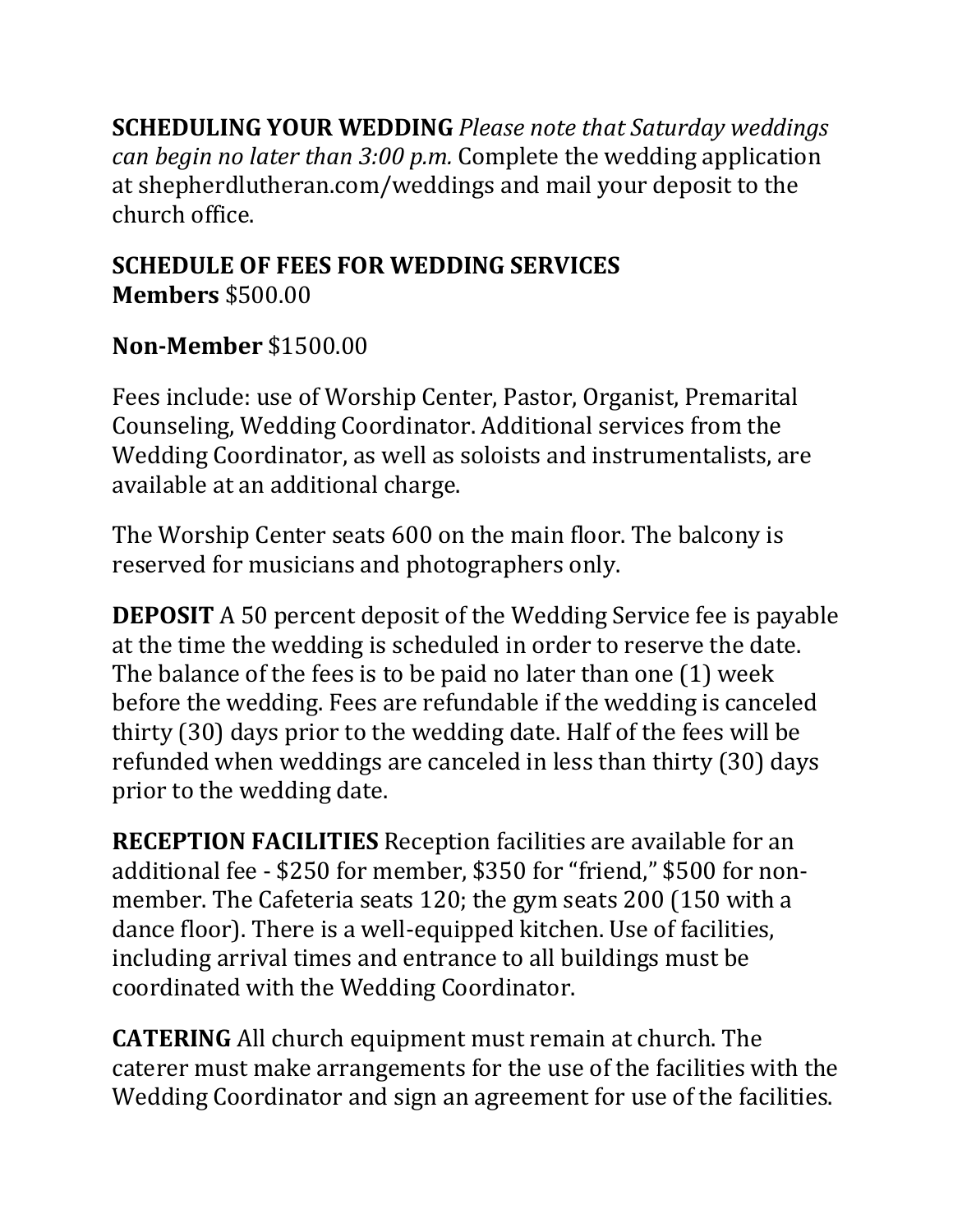The caterer is responsible for cleaning up after himself and removing his trash to the dumpster. The caterer will be held responsible for any damage to the property or kitchen

| <b>Friend / School Family</b>                                                                                                              |          |
|--------------------------------------------------------------------------------------------------------------------------------------------|----------|
| Someone who has an immediate family member who is a<br>member and/or has a child attending our day school or<br>attends worship regularly. | \$750.00 |

equipment. SHLC is not responsible for equipment left here by the caterer. Foods that cause permanent stains, like red-based punch, must be avoided.

**SMOKING AND ALCOHOL USE POLICY** Smoking or alcoholic beverages are not allowed anywhere on the campus. Illegal drugs will not be tolerated anywhere on campus and will be reported to the authorities. Anyone appearing to be under the influence of drugs or alcohol during the rehearsal, wedding or reception will be required to leave the premises immediately. Abuse of the alcohol and drug policy could result in the sudden cancellation of the wedding. 

**LEGAL AND SAFETY RESPONSIBILITY** The host families are responsible for the conduct and safety of their guests. SHLC will not be held responsible for the misconduct of wedding guests. If a guest's behavior becomes unacceptable, SHLC staff will have the right to require the offending guest to leave the premises. SHLC is not responsible for any personal property or valuables left on the premises. Please make sure to check that all the items you brought with you are still with you when you leave. You may want to ask a family member to be responsible for this task. SHLC does not allow rice to be thrown at the couple because it is harmful to birds.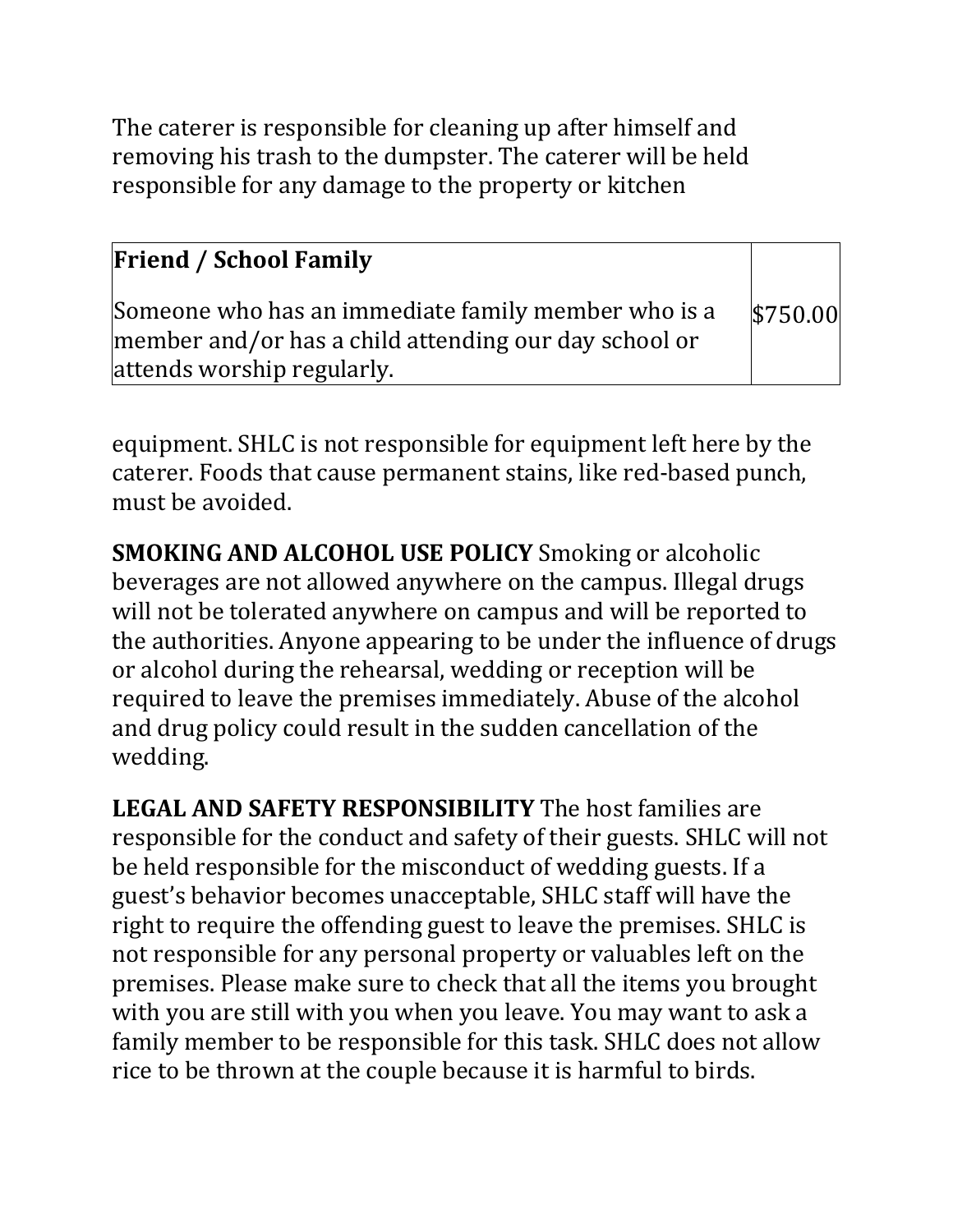Birdseed, flower petals or soap bubbles are allowed in the place of rice. These may be used only outdoors.

**A WORD ABOUT TIME** Instruct all who need to attend the rehearsal to be at the church *at least 15 minutes* before the rehearsal is scheduled to begin. Instruct all members of the wedding party and family members to be at the church *at least 30 minutes* before the wedding is scheduled to begin.

**MUSIC** A church wedding is a worship service and for that reason all the music must be appropriate for worship as determined by the officiating pastor. Songs that do not address God at all or merely hint at God are not appropriate. The Minister of Music must approve all instrumentalists and soloists not affiliated with Shepherd of the Hills prior to the rehearsal.

**PHOTOGRAPHY** Pre-service photographs must be completed thirty (30) minutes before the ceremony. Flash photos may not be taken by anyone during the service, except during the processional and recessional. 

Photographers and videographers may move about only at the back of the worship center during the ceremony. There must not be any movement in the altar area and in any other place where their movement would cause distraction. Standing on church furniture or placing equipment on top of church furniture in a way that would harm the furniture is not allowed. It is recommended that cell phones and other recording devices be turned off during the ceremony to avoid distractions.

**FLOWERS AND DECORATIONS** Tacks, pins, nails or glue must never be used to fasten decorations to the furniture or building. Flowers cannot be placed on the altar; however pillars are available on which to place flowers next to the altar. Because of the risk for falls, aisle runners are not recommended. If you desire to use a Unity